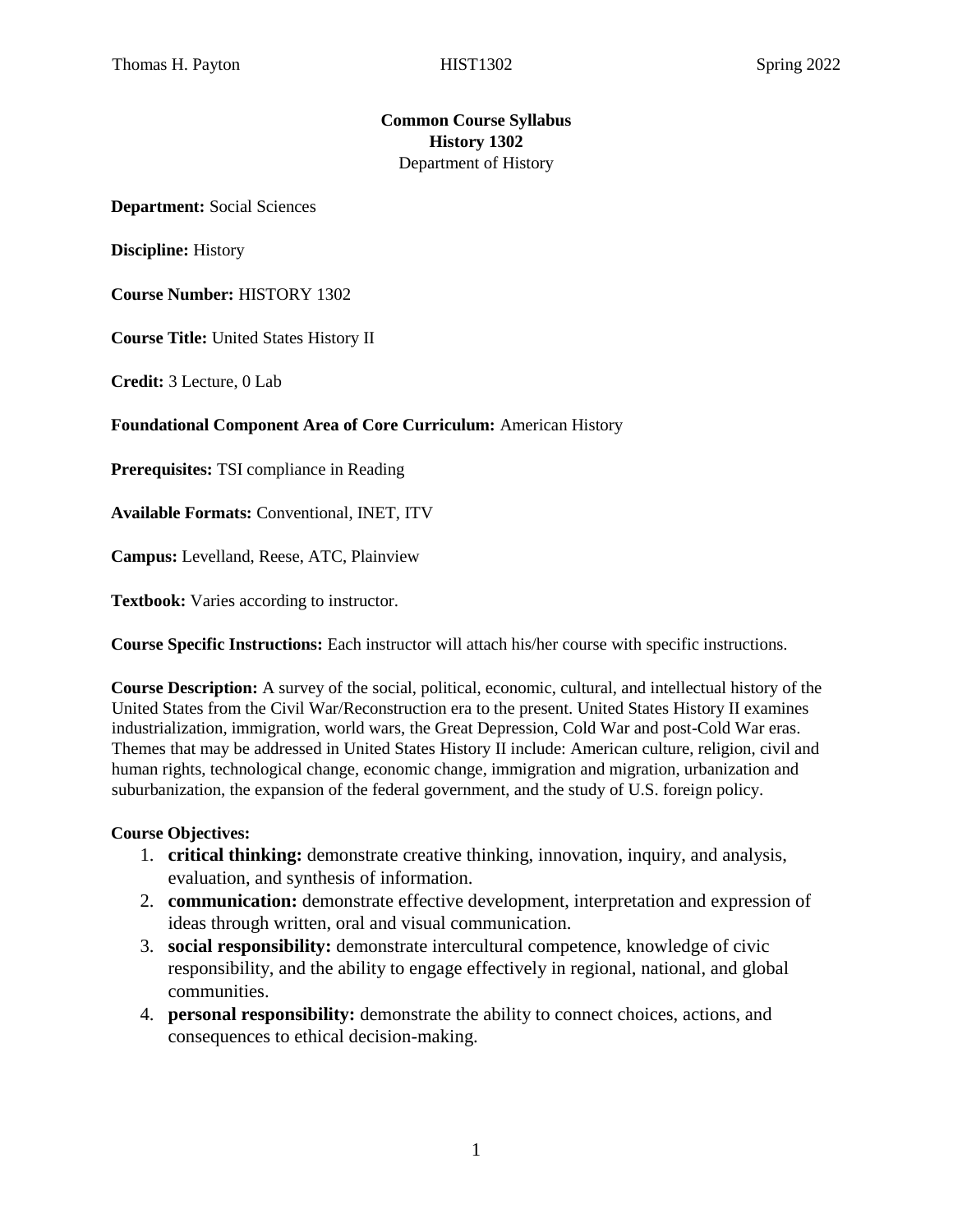**Course Purpose:** To acquaint students with the diversity of American history and to promote critical thinking in interrelating the past to the present. Fundamentally, the course promotes general understanding of a body of knowledge any student should know.

**Course Requirements:** To maximize a student's potential to complete this course, he/she should attend all class meetings, complete all homework assignments and examinations in a timely manner, and complete all other projects or papers as assigned in the instructor's specific instructions.

**Course Evaluation:** See the instructor's course information sheet for specific items used in evaluating student performance.

**Attendance Policy:** Whenever absences become excessive and in the instructor's opinion, minimum course objectives cannot be met due to absences, the student will be withdrawn from the course. Each instructor will have additional information about attendance on his/her course information sheet.

**Learning Outcomes:** Upon successful completion of this course, students should demonstrate familiarity with the evolution of the nation and its role in the world from the mid-nineteenth century to the early twenty-first century. This would include the following themes:

- American culture
- religion
- civil and human rights
- technological change
- economic change
- immigration and migration
- urbanization and suburbanization
- the expansion of the federal government
- the study of U.S. foreign policy

**Learning Outcomes:** Upon successful completion of this course, students will:

- Create an argument through the use of historical evidence.
- Analyze and interpret primary and secondary sources.
- Analyze the effects of historical, social, political, economic, cultural, and global forces on this period of United States history.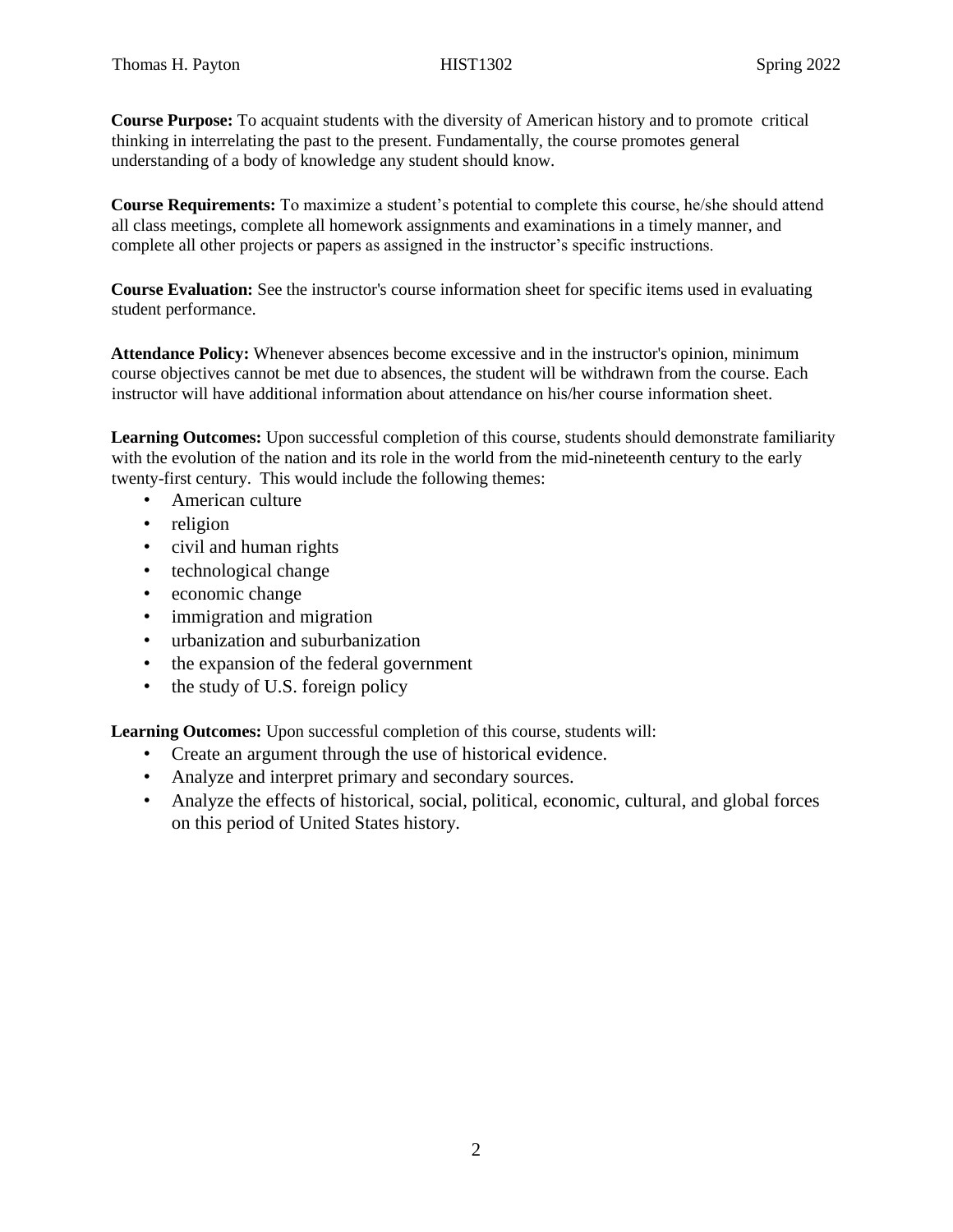# Classroom Syllabus

# Term: Spring 2022

# I. Course: HIST 1302: United States History II

- a. Description: This course is a survey of United States history from 1876 to the present. The course may examine such topics as the major cultural, economic, diplomatic, political, and social trends in the United States. The overall emphasis will be on understanding and interpreting history more than just the memorization of dates.
- b. Be aware this is a traditional Face to Face class we will meet two days a week, excluding SPC holidays. Likewise be aware attendance is a component of your grade.

| H. | Instructor:   | Thomas H. Payton                                            |
|----|---------------|-------------------------------------------------------------|
|    | Office:       | Reese Center, Building #3, Room #318C                       |
|    | Phone:        | 806-894-9611, ext. 2908                                     |
|    | Office hours: | As posted on office door or by appointment E-               |
|    | mail:         | tpayton@southplainscollege.edu                              |
|    | Website:      | http://www.southplainscollege.edu/faculty/payton-thomas.php |

III. General Course Requirements: Textbook: America: A Narrative History, Vol. II, Brief 11<sup>th</sup> Edition. George Tindall and David Shi, ISBN 978-0-393-66897-1.

#### **TexBook Program:** *This course is in the SPC TexBook program, so you do not need to purchase a textbook or access code for this course.*

- **What is TexBook?** The required textbook/digital content for this course is available to you in Blackboard from the first day of class. The charge for the textbook/digital content is the lowest price available from the publisher and bookstore and is included in your tuition.
- **How do I access my TexBook?** Your course material is in your Blackboard course from the first day of class. Access to your course material is provided either by VitalSource or other links inside your Blackboard course. VitalSource (and many publisher's) ebook features include the ability to hear the text read aloud, highlight, take notes, create flash cards, see word definitions, build study guides, print select pages, and download 100% of the book for offline access.
- **Help with TexBook issues and support:** check with your professor or visit**: <https://support.vitalsource.com/hc/en-us/requests/new>** (available 24/7 via chat, email, phone, and text)
- **Opting out of TexBook:** Participating in TexBook is not mandatory, and you can choose to opt out. However, by opting out you will lose access to the course textbook/digital content and competitive pricing, and you will need to purchase the required course material on your own. If you drop the class or opt-out before the opt-out deadline, the TexBook fee will be automatically refunded to your SPC account. The opt-out deadline for Fall and Spring is the twelfth class day. The opt-out deadline for shorter terms varies between the second and third class day.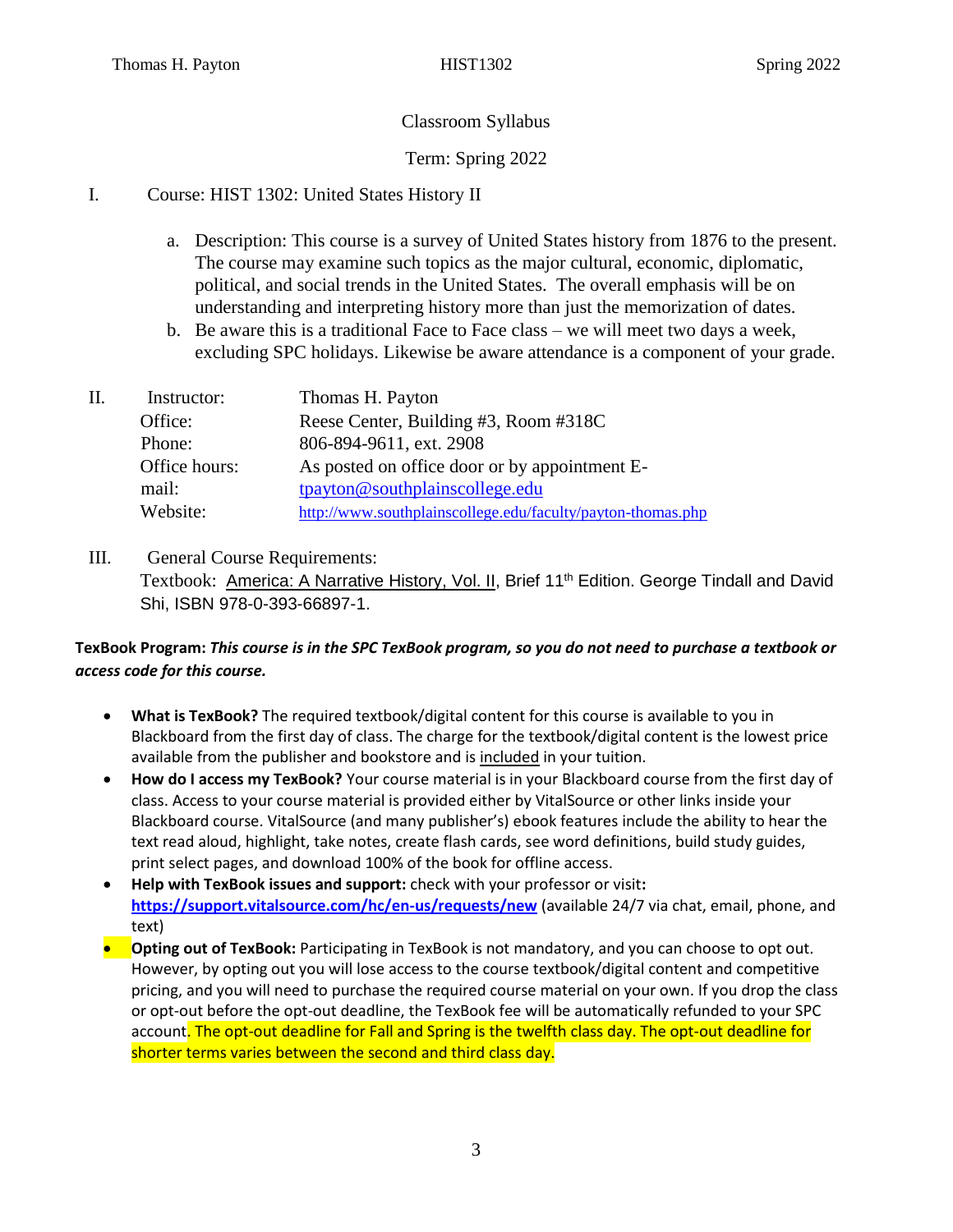*\*Please consult with your professor before deciding to opt-out.* If you still feel that you should purchase the course textbook/materials on your own, send an **opt-out email** to **tfewell4texasbookcompany@gmail.com**. Include your first name, last name, student ID number, and the course you are opting out of. Once you have been opted-out, you will receive a confirmation email. If you need assistance with the process, contact the SPC Bookstore:

**Email**: tfewell@texasbook.com / **Phone**: 806-716-2399

**Email**: agamble@texasbook.com / **Phone**: 806-716-4610

IV. Attendance Policy: Regular attendance is very important in this course. A STUDENT IS RESPONSIBLE FOR INITIATING THEIR OWN WITHDRAWAL FROM THE COURSE, if that becomes necessary. If a student is administratively withdrawn from the class, the grade appearing on the transcript will be, at the instructor's discretion, an 'X' or an 'F'. Administrative withdrawal may occur if the student has missed four or more classes or if the instructor feels that the objects of the class will not be met because of excessive absences from this class. Note that each absence reduces your final grade potential. It is the student's responsibility to contact the instructor concerning absences. Each absence will count 0 or 10 points off, as discussed in class, depending upon timeliness with which the instructor is contacted and the reason for the absence. For example quarantine due to Covid exposure will NOT result in lost points for attendance, though the student will be required to contact the instructor in a timely manner and make up any missed work. However a student who misses class for no clear or responsible reason (as determined by the instructor) and/or does not contact the instructor in a timely manner will lose the full 10 points. Note: The instructor is generally unable to return calls to long distance phone numbers.

Special Pandemic Note: If classes get moved online for any reason including pandemic, it will continue through a mix of email, Blackboard postings and video conferences unless otherwise directed. The extent of use of each and final implementation will be determined at the time based upon circumstances at that point. Be sure you have working SPC email!

Related to this: If you are experiencing any of the following symptoms please do not attend class and either seek medical attention or get tested for COVID-19.

- Cough, shortness of breath, difficulty breathing
- Fever or chills
- Muscles or body aches
- Vomiting or diarrhea
- New loss of taste and smell
- •

Please also notify DeEtte Edens, BSN, RN, Associate Director of Health & Wellness, at [dedens@southplainscollege.edu](mailto:dedens@southplainscollege.edu) or 806-716-2376.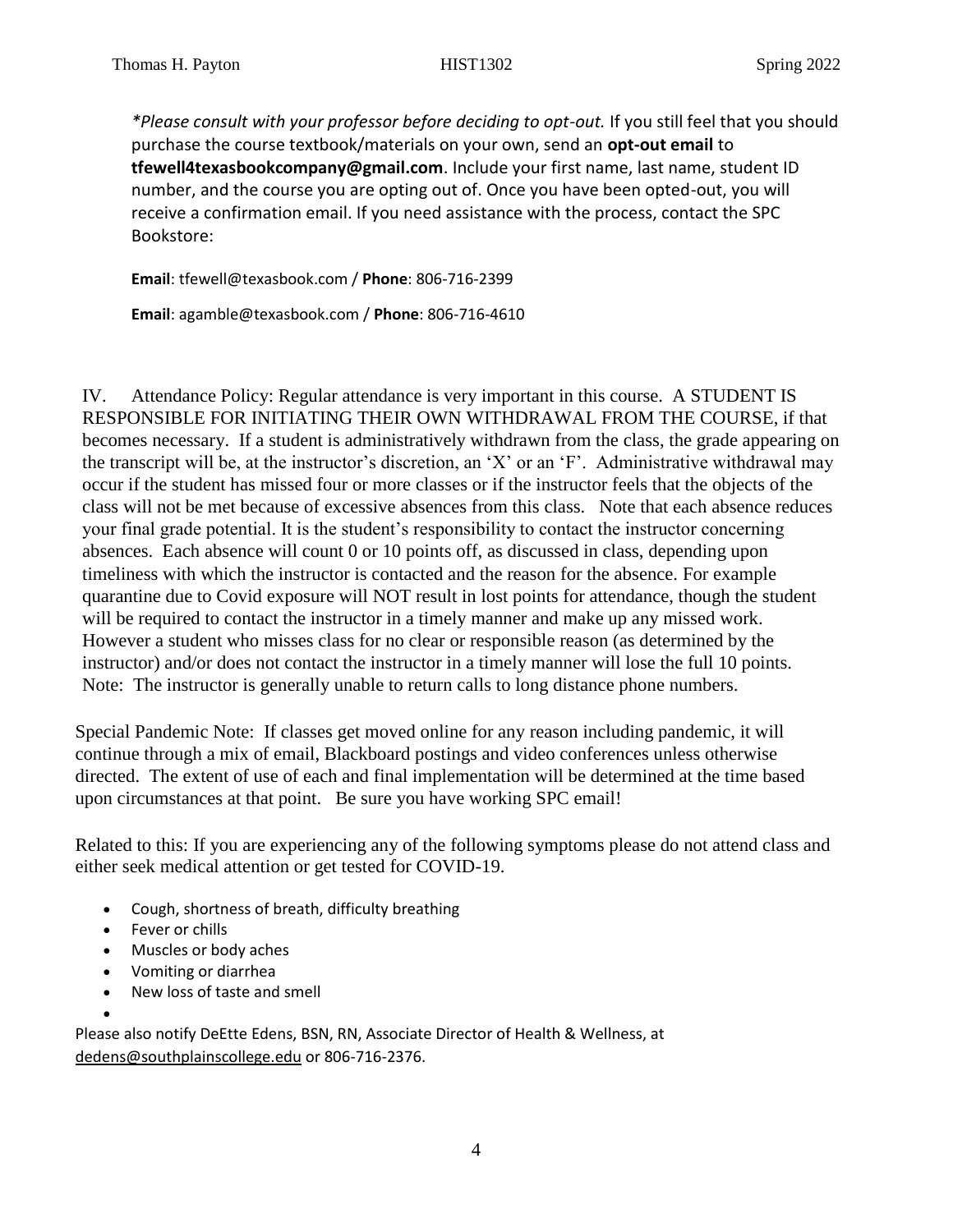- V. Examination Policy: There will be four (4) major tests given, of which the lowest grade will be dropped. Because one test will be dropped in any case, no makeups are allowed except in rare and extreme cases (at the discretion of the instructor) or as required due to an accommodation (see *Accommodations* below).
- VI. Grading Policy:

There is a total of 520 points possible for the course. Grades will be determined as follows:



I will grade on the following scale (normal rounding rules apply):

| 520 - 466 (100%-90%)    |  |
|-------------------------|--|
| 465 - 414 pts (89%-80%) |  |
| 413 - 362 pts (79%-70%) |  |
| 361 - 310 pts (69%-60%) |  |
| 309 - 0 pts (59.5%-0%)  |  |

Class outline notes will be provided to the class. Students are expected to complete these notes and add information to the outline demonstrating understanding of the reading material and in class lecture. These notes will then be submitted via TurnItIn. If they are done successfully, the student will get full credit; if they are done mostly successfully, partial credit; otherwise no credit. They will be graded primarily for successful demonstration of understanding and feedback, where appropriate, will be supplied via TurnItIn/Blackboard. Participation in the classroom is also expected and will contribute to the final grade. Work not submitted via TurnItIn will generally be assigned a 0.

VII. General Course Outline: The following course outline is subject to change during the semester as may be necessary.

Weeks  $1 - 4$ : Chpts.  $16 - 19$ 

Test 1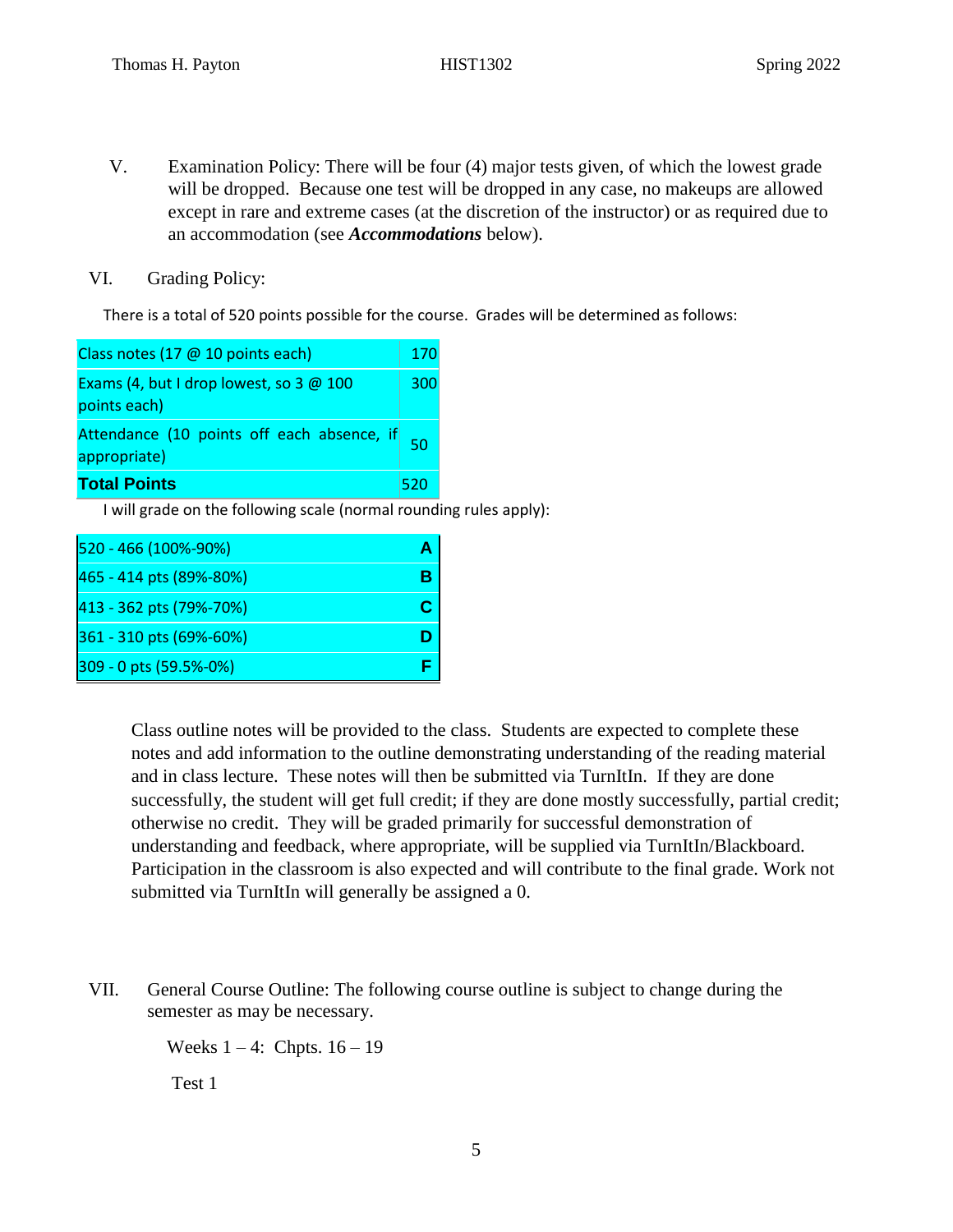Weeks  $5 - 8$ : Chpts.  $20 - 24$ Test 2 Weeks  $9 - 12$ : Chpts.  $25 - 28$ Test 3 Weeks 13 – 15: Chpts. 29 – 32 Test 4 (FINAL)

Tests will generally follow the pattern of 80% multiple choice, True/False, matching; and 20% essay, short answer questions or fill in the blank (spelling and grammar WILL be graded). The final will not be comprehensive.

- VIII. **SPC Policy regarding "standard English":** All written assignments should be presented using the conventions of Standard Written English. South Plains College requires all students to become proficient in "academic English," a form of English that is typically used in academic, professional, and business contexts. While slang, regional idioms, and informal kinds of self-expression are appropriate in some contexts, they are out of place in academic writing. Writing instructors and professors in courses across the campus expect all students to demonstrate proficiency in using the conventions of academic English in their written work, whether it is in-class exams or take-home essays.
- IX. **Student Privacy**: South Plains College is bound by the Texas Open Records Law and the Family Educational Rights and Privacy Act of 1974. Information regarding these topics can be found in the South Plains College Catalog. As far as this class is concerned, I will NOT release or discuss your class performance, grades, averages, or attendance with anyone but you. This means that your parents, class counselors, principals, or any other interested party will not gain this information from  $me - if$  they need this sort of information they must ask you for it.

# X. ACCOMMODATIONS:

DIVERSITY STATEMENT: In this class, the teacher will establish and support an environment that values and nurtures individual and group differences and encourages engagement and interaction. Understanding and respecting multiple experiences and perspectives will serve to challenge and stimulate all of us to learn about others, about the larger world and about ourselves. By promoting diversity and intellectual exchange, we will not only mirror society as it is, but also model society as it should and can be.

EQUAL OPPORTUNITY: South Plains College strives to accommodate the individual needs of all students in order to enhance their opportunities for success in the context of a comprehensive community college setting. It is the policy of South Plains College to offer all educational and employment opportunities without regard to race, color, national origin, religion, gender, disability or age.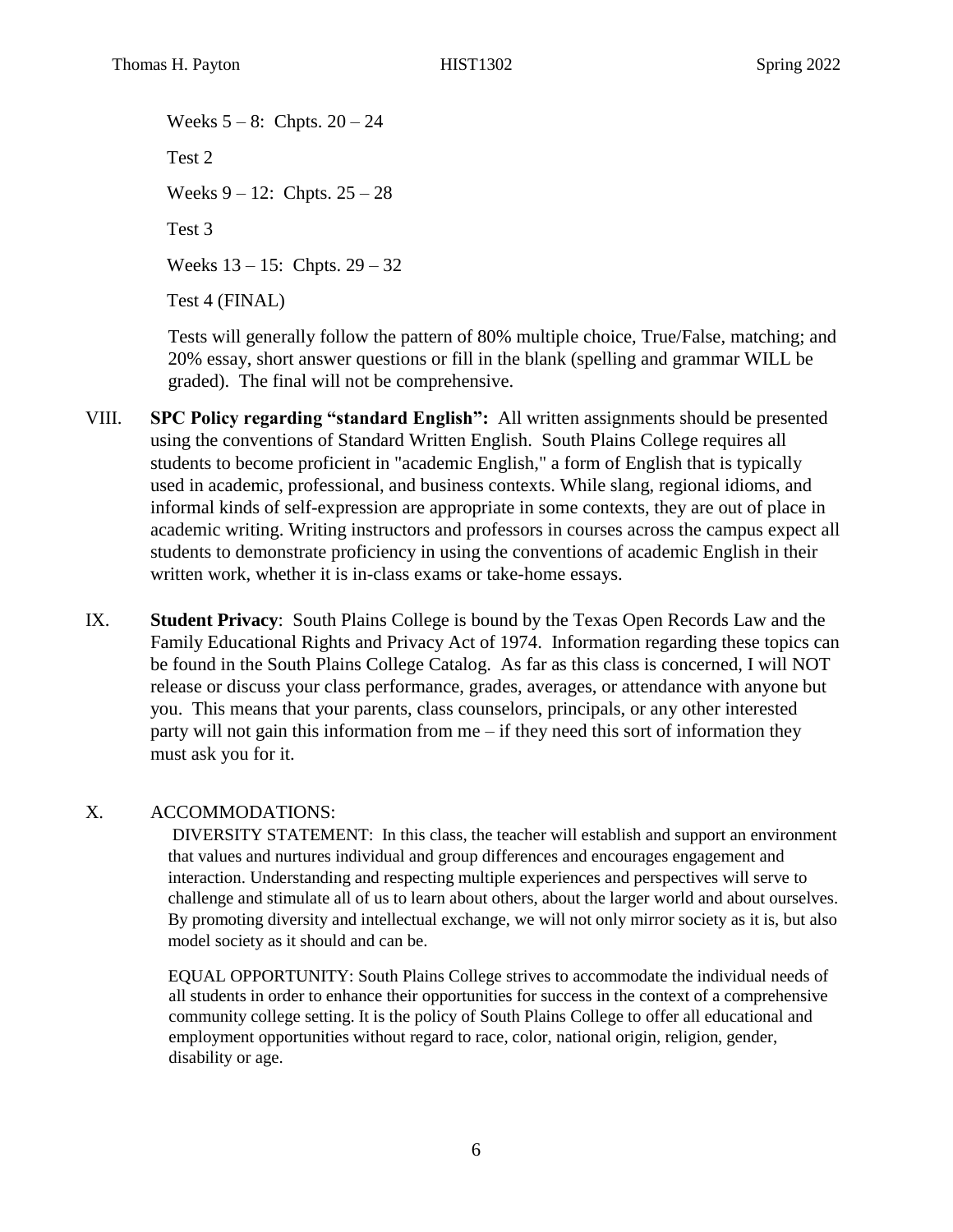DISABILITY STATEMENT: Students with disabilities, including but not limited to physical, psychiatric, or learning disabilities, who wish to request accommodations in this class should notify the Disability Services Office early in the semester so that the appropriate arrangements may be made. In accordance with federal law, a student requesting accommodations must provide acceptable documentation of his/her disability to the Disability Services Office. For more information, call or visit the Disability Services Office at Levelland Student Health & Wellness Center 806-716-2577, Reese Center (also covers ATC) Building 8: 806-716-4675, Plainview Center Main Office: 806-716-4302 or 806-296-9611, or the Health and Wellness main number at 806-716-2529.

PREGNANCY: If you are pregnant, or have given birth within six months, Under Title IX you have a right to reasonable accommodations to help continue your education. To activate accommodations you must submit a Title IX pregnancy accommodations request, along with specific medical documentation, to the Director of Health and Wellness. Once approved, notification will be sent to the student and instructors. It is the student's responsibility to work with the instructor to arrange accommodations. Contact Chris Straface, Director of Health and Wellness at 806-716-2362 or email [cstraface@southplainscollege.edu](mailto:cstraface@southplainscollege.edu) for assistance.

- XI. **Campus Concealed Carry syllabus statement: Campus Concealed Carry - Texas Senate Bill - 11 (Government Code 411.2031, et al.) authorizes the carrying of a concealed handgun in South Plains College buildings only by persons who have been issued and are in possession of a Texas License to Carry a Handgun. Qualified law enforcement officers or those who are otherwise authorized to carry a concealed handgun in the State of Texas are also permitted to do so. Pursuant to Penal Code (PC) 46.035 and South Plains College policy, license holders may not carry a concealed handgun in restricted locations. For a list of locations, please refer to the SPC policy at: (http://www.southplainscollege.edu/human\_resources/policy\_procedure/hhc.php) Pursuant to PC 46.035, the open carrying of handguns is prohibited on all South Plains College campuses. Report violations to the College Police Department at 806- 716-2396 or 9-1-1.**
- XII. **Academic Integrity: It is the aim of the faculty of South Plains College to foster a spirit of complete honesty and a high standard of integrity. The attempt of any student to present as their own work any work which they have not honestly performed, is regarded as a most serious offense and renders the offender liable to serious consequences, up to and including possible suspension. Students should refer to the SPC General Catalog policy regarding consequences for cheating and plagiarism (see "Academic Integrity" and "Student Conduct" sections).**